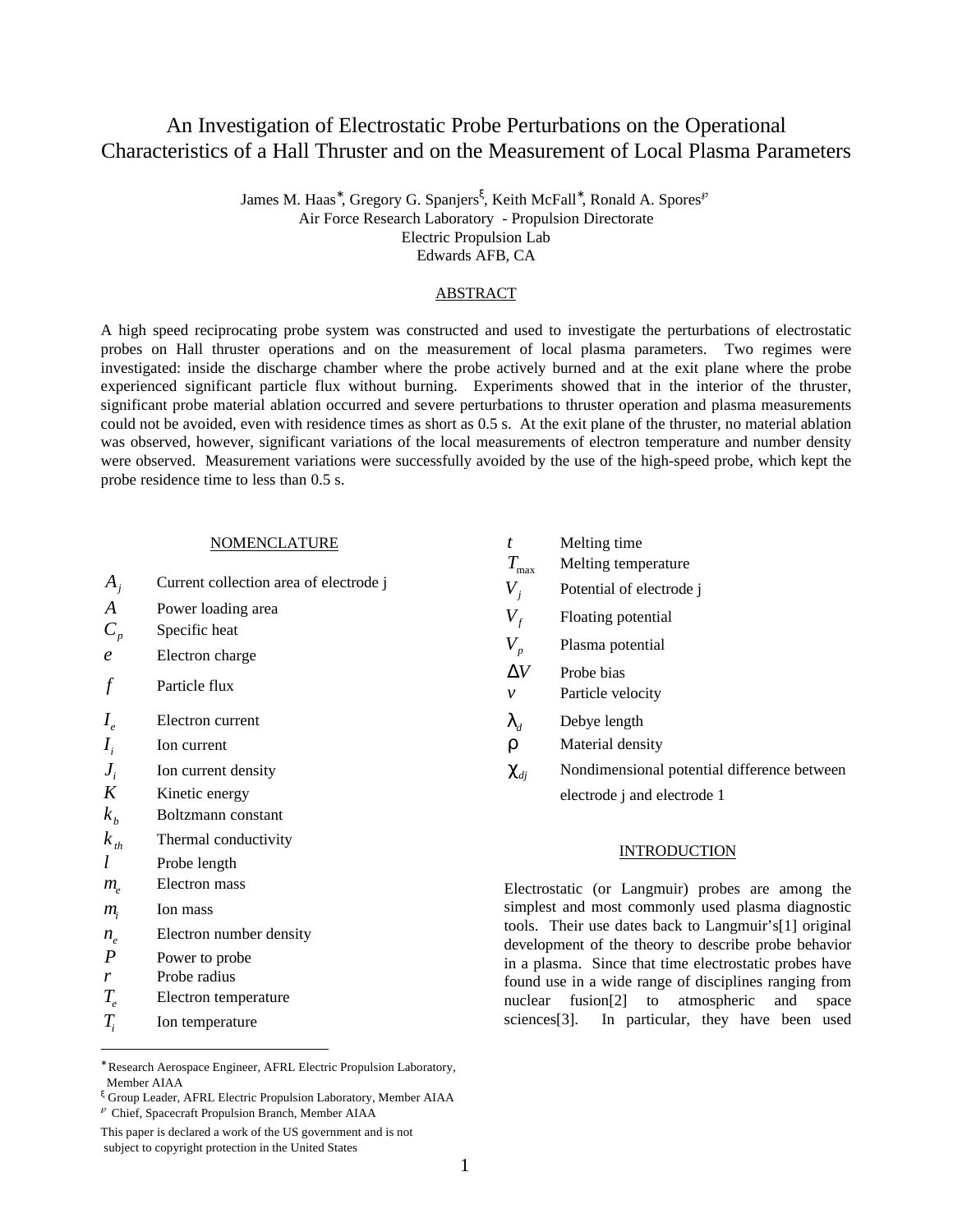extensively in the field of electric propulsion to provide a relatively simple means of measuring electron temperature, electron number density, plasma potential and floating potential. Electrostatic probes have been used in single, double, triple and quadruple configurations in a number of devices including arcjets, Lorentz Force Accelerators, ion engines and Hall thrusters[4-10].

A great deal of analysis has been done[10] to determine probe measurement uncertainty resulting from the deviation of the measured voltage/current characteristic from that predicted by theory. However, there has been relatively little investigation of the effect the probe itself has on the surrounding plasma and hence on the quantities it is attempting to measure. In plasmas with highly energetic charged particles, probe material is generally sputtered and/or ablated by direct plasma flux. Local plasma temperature and density is then affected through emission of relatively cold probe material. These perturbations may remain localized near the probe, or may propagate further into the plasma depending upon the various collisional mean free path lengths.

In very high temperature and density plasmas, such as nuclear fusion devices, probe lifetimes on the order of milliseconds drove the need to develop high speed reciprocating probe systems[2]. In the case of Hall thrusters, for measurements downstream of the exit plane, probe lifetime requirements are not as rigorous. However, within the discharge chamber, plasma temperature and density increase, probe heating increases significantly, and probe survival times are shortened. Under these conditions, a high speed, reciprocating probe system can minimize these effects, allowing for more accurate measurements of local plasma parameters.

An electrostatic probe and high speed, reciprocating positioning system were constructed to investigate perturbations to the plasma of a Hall thruster. The following sections describe the experimental techniques and apparati, present experimental results, and discuss the implications of these results.

# **THEORY**

A simple model was developed to predict the thermal evolution of a probe in the plume of a Hall thruster. The probe was modeled as a cylinder with radius, r, and length, l, and it was assumed that all probe heating resulted from direct particle flux to the surface. The power to the probe consisted of four components:

1. Directed ion power to the probe end

$$
P_i^d = f_i^d K_i^d A_i^d
$$

where

(1)

(2)  
\n
$$
f_i^d = n_e v_i^d
$$
\n
$$
K_i^d = \frac{1}{2} m_i (v_i^d)^2
$$
\n(3)  
\n
$$
A_i^d = \mathbf{p} r^2
$$

(4)

2. Bohm ion power to probe sides

$$
P_i^b = f_i^b K_i^b A_i^b
$$
\n(5)

where

(6)  

$$
f_i^b = n_{e0} v_i^b
$$

$$
v_i^b = \sqrt{\frac{k_b T_e}{m_i}} EXP\left[-\frac{1}{2}\right]
$$

*i*

2

 $K_i^b = \frac{1}{2} m_i \left(v_i^b\right)^2$ *i i*  $=\frac{1}{2}m_i(v_i^b)$ 1

2

(7)

2 (8)  $A_i^b = 2$ *prl* (9)

3. Electron thermal power

$$
P_e = f_e K_e A_e
$$
10)

where

 $($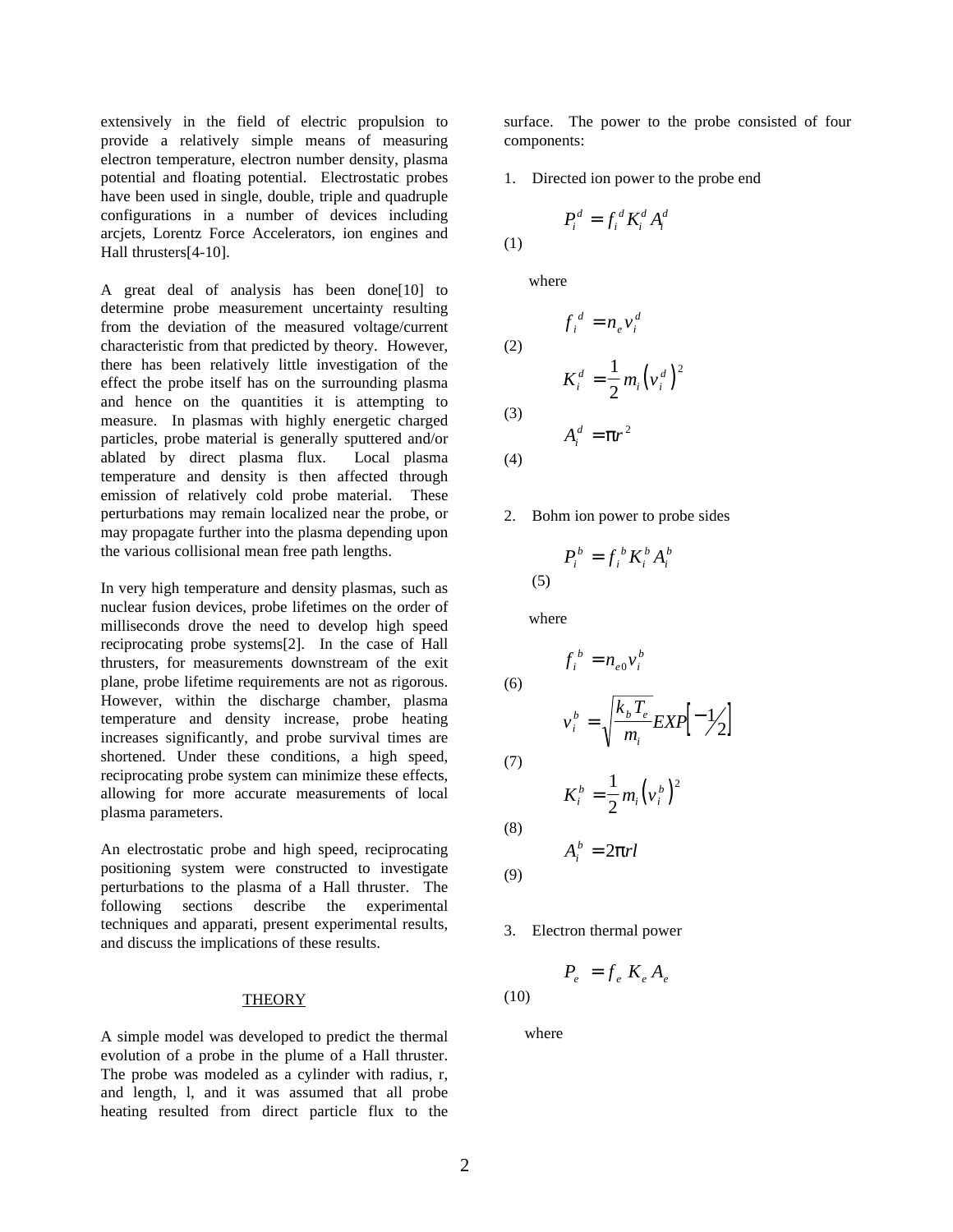$$
f_e = \frac{1}{4} n_e v_e
$$

(11)

$$
n_e = n_{e0} EXP \left[ \frac{e(V_f - V_p + \Delta V)}{k_b T_e} \right]
$$

(12)

$$
v_e = \sqrt{\frac{8k_b T_e}{\boldsymbol{p}m_e}}
$$

(13)

$$
K_e = \frac{1}{2} m_e v_e^2
$$

(14)

$$
V_f = V_p + \frac{k_b T_{ev}}{e} * Log \left( \sqrt{\frac{2 \mathbf{p} m_e}{m_i}} Exp \left[ -\frac{1}{2} \right] A_e + v_i^d A_i^d \sqrt{\frac{2 \mathbf{p} m_e}{k_b T_{ev}}} \right)
$$
(15)

4. Hall current power

$$
P_{ExB} = K_{ExB} f_{ExB} = \frac{1}{2} m_e n_e v_{ExB}^3 \tag{16}
$$

where

$$
v_{ExB} =
$$
\n(17)

*E B*

For the case of the directed ion flux to the probe tip, it was necessary to include axial heat conduction along the length of the probe. Using a standard, 1D, semiinfinite plane approach, the time to reach a given temperature at the probe tip can be written

$$
t_{\text{tip}} = 2 \frac{P_i^d}{A_i^d} \sqrt{\frac{T_{\text{max}}}{\text{prC}_p k_{\text{th}}}}
$$
(18)

For the ion Bohm, electron and Hall current heating, a bulk heating approach assuming no axial or radial transport is sufficient. The time to reach a given bulk temperature is then written

$$
t_{bulk} = \frac{1}{2} r \mathbf{r} C_p T_{\text{max}} \left( \frac{A_{i,e}^b}{P_{i,e}^b} \right) \tag{19}
$$

Combining the individual heating components, the probe melting time can be estimated as a function of electron temperature and number density. Omitting the Hall current, directed ion flux dominates, yielding tungsten and alumina burning times on the order of 4000 s and 300 s, respectively. Using representative values of E=1E5V/m and B=400G, the addition of the Hall current reduces the burning time to several hundred milliseconds.

## EXPERIMENTAL APPARATI AND TECHNIQUES

#### Chamber

All tests were conducted in Chamber 6 at the Air Force

Research Laboratory's Electric Propulsion Lab at Edwards Air Force Base, CA. The 5'x8' vacuum facility is evacuated by a single Stokes mechanical pump and blower, 4 copper cryopanels maintained at 25 K by 4 APD cold heads and model HC-8C helium compressors, and an APD 22" cryopump. Heat load to the cryopanels is minimized by a pair of copper shrouds coated with low emissivity paint and chilled by a ™ refrigeration unit. This configuration yields a total pumping speed of 26,000 l/s of xenon and a base pressure of  $9x10^{-7}$  Torr. A MKS Model 919 Hot Cathode Ionization Gauge monitored the background chamber pressure, which was maintained below  $5x10^{-5}$ Torr during all tests. Figure 1 illustrates the layout of Chamber 6.

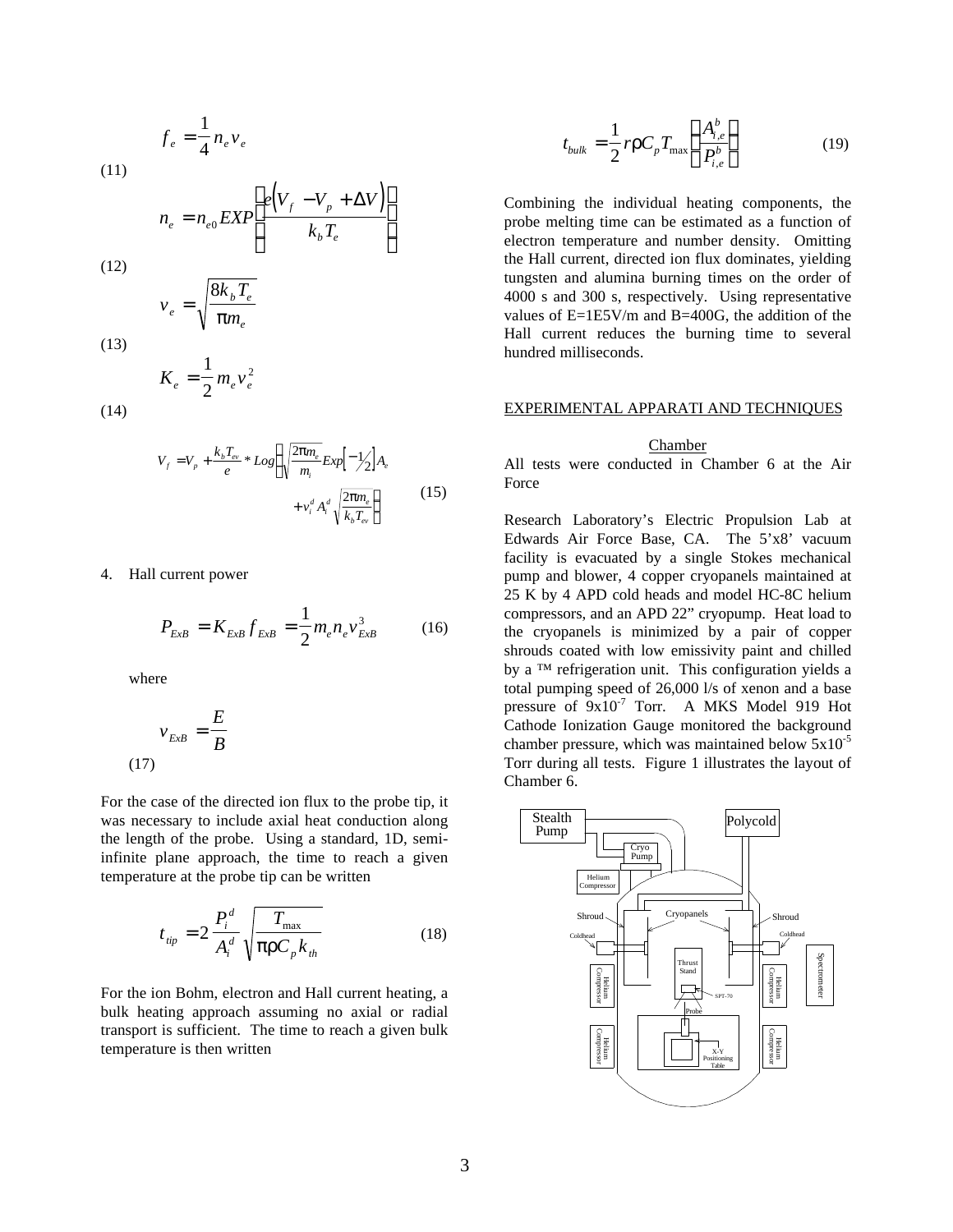# Figure 1. Air Force Research Laboratory Chamber 6 Layout

## Thruster

A Fakel SPT-70 was used for all experiments. This thruster was designed to operate at 660 W nominal discharge power yielding 40 mN of thrust and 1500 s Isp at 40% efficiency. For all tests the SPT-70 was operated at 300 V, 2.2 A and 26 sccm of xenon, 3 sccm of which was supplied to the cathode.

Propellant flow to the thruster was controlled by an array of Unit Model 8100 mass flow controllers, calibrated for xenon. Flow system components and tubing were cleaned and electropolished to a 10 Ra finish and all connections were welded. System leak rates were determined to be less than  $1x10<sup>-7</sup>$  sccm. Flow rates were calibrated by comparison to flow into a known volume.

#### Spectrometer

A SPEX 1m spectrometer with a 1200 G/mm, 11 cm, first order grating was used during a portion of the experiment to detect species from the burning tungsten electrode and alumina insulation. The tip of the probe at the exit plane of the thruster was imaged onto the entrance slit of the spectrometer using a 600 mm focal length, 3-inch lens. A pair of telescoping mirrors rotated the probe image, aligning the axis of the probe along the slit. Output was collected by a Hamamatsu 921 photomultiplier tube and recorded on a TEK TDS460 oscilloscope. The entrance and exit slit widths were both 50 μm providing a resolution of about  $0.3 \circ$ .

In-situ calibration of the spectrometer was accomplished via a mercury lamp and quartz slide having a transparency of approximately 95%. The slide was placed at a  $45^\circ$  angle in front of the slit, while the mercury lamp was placed at 90<sup>°</sup> to the side of the entrance slit. This allowed 95% of the signal from the probe to be transmitted through the slide while 5% of the signal from the mercury lamp was reflected into the slit for calibration. Figure 2 illustrates the spectrometer setup.



Figure 2. Spectrometer Setup

## Thrust Stand

Thrust measurements were made on a NASA LeRC[4] type inverted ballistic pendulum thrust stand. This stand is nominally capable of a resolution of 0.5 mN but due to excessive vibrations from the cryopump and cold heads the resolution for these tests was approximately 3mN.

## Quadruple probe

The quadruple probe used was based on the theory developed by Fife[11], which was an extension of the triple probe theory of Chen and Sekiguchi[12]. Unlike single and double probe techniques, the quadruple probe required no voltage sweep. This allowed nearly instantaneous measurements of electron temperature and number density, limited only by the ion plasma frequency[10]. The probe consisted of four electrodes; three electrodes formed a triple probe aligned parallel to the flow in a horizontal plane while the fourth was bent ninety degrees in the same plane and aligned perpendicular to the flow. Figure 3 illustrates the probe construction.



Figure 3. Side View of Quadruple Probe Electrode Configuration

Probe length, L, was 0.074 in. while the diameter, d, was 0.015 in. Representative values of electron number density and electron temperature in the SPT-70 plume fell in the range of  $1x10^{11}$  to  $1x10^{12}$  cm<sup>-3</sup> and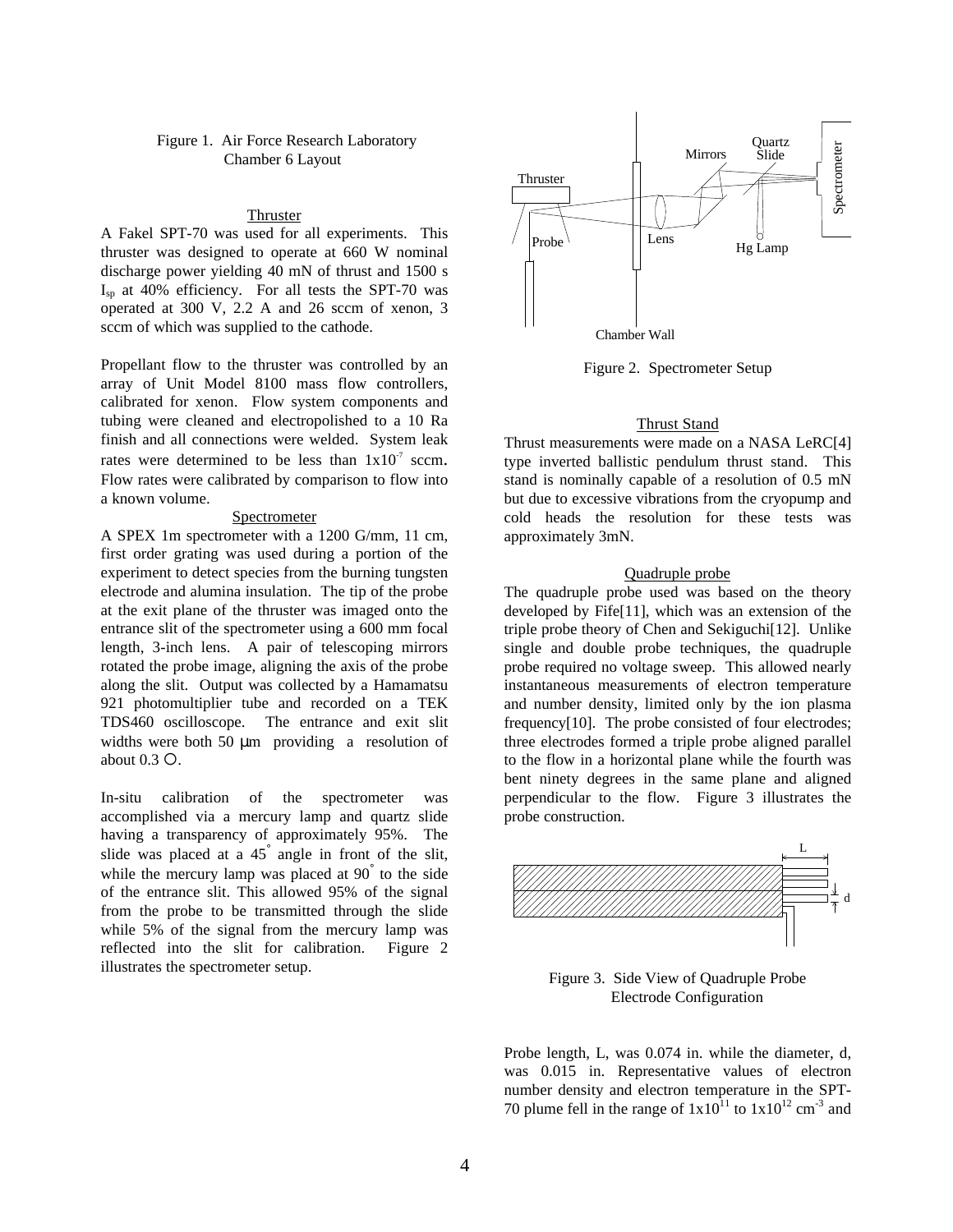1 to 6 eV respectively, with the upper limits occurring closer to the exit plane of the thruster. These values yielded a Debye length of  $\int_{d}$  =2x10<sup>-5</sup>m. For a probe radius of  $2x10^{4}$ m, the ratio of probe radius to Debye length was 10, allowing the use of the thin sheath approximation. It followed from thin sheath theory that the ion current density was independent of probe potential and did not vary between electrodes.

All electrodes had the same dimensions but different effective collection areas due to the directed ion flux. The triple probe as a whole was floating and the relative potential of each electrode, including the fourth electrode, is shown in Figure 4. Figure 5 illustrates the circuit for the quadruple probe.



Figure 4. Relative Potentials of Quadruple Probe Electrodes



Figure 5 Quadruple Probe Circuit

With the previous assumptions, the following expression, containing only  $T_e$  as an unknown, was obtained[12]:

$$
\frac{1}{2} = \frac{1 - \frac{A_3}{A_1} \exp(-c_{d2})}{1 - \exp(-c_{d3})}
$$

(20)

:

where

$$
\mathbf{C}_{d2} = \frac{e|V_2 - V_1|}{k_b T_e}
$$

(21)

and

$$
\mathbf{c}_{d3} = \frac{e|V_3 - V_1|}{k_b T_e}
$$

(22)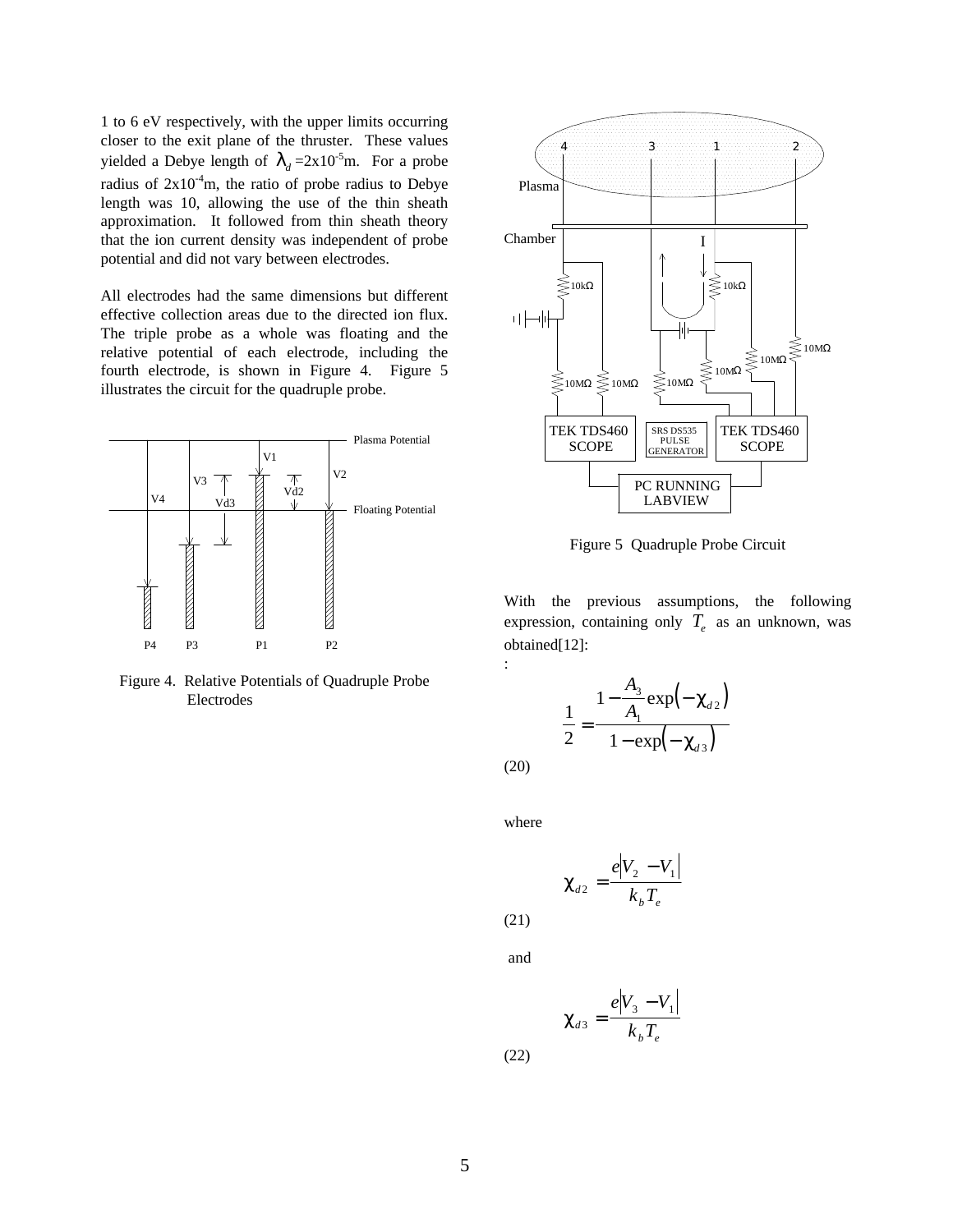In order to solve for the electron number density, one additional piece of information was needed. As pointed out earlier, the triple probe as a whole was floating, yielding no useful information on the electron saturation current and hence electron number density. Chen and Sekiguchi[12] solved this by modeling the ion sheath formation, assuming: 1)  $T_e \gg T_i$ , 2) a maxwellian electron energy distribution, and 3) a thin sheath. The ion current density was given by

(23) 
$$
J_{i} = \exp(-0.5) e n_{e} \left(\frac{k_{b} T_{e}}{m_{i}}\right)^{\frac{1}{2}}
$$

and the electron number density was then

$$
n_e = \frac{\exp(0.5) \frac{I}{A_3}}{e\left(\frac{k_b T_e}{m_i}\right)^{\frac{1}{2}} \left(\exp(c_{d2}) - 1\right)}
$$
(24)

One key assumption made by both Chen and Sekiguchi<sup>[12]</sup> and Tilley<sup>[10]</sup> in their application of the triple probe was that each electrode had the same surface area and, by extension, identical collection areas. In the case of the Hall thruster, each electrode had the same physical dimensions but different effective collection areas depending on their orientation to the directed ion flux. To account for this, Fife[11] added a fourth electrode oriented perpendicular to the flow. The collection area of this electrode was well defined, being simply the plane projected area of the probe, and it did not vary, as it was always perpendicular to the ion flow. Thus with the assumption that ion current density was the same to each probe, the effective collection area of a probe could then be determined by comparing the ion current of a given electrode to that of electrode 4.

$$
A_i = A_4 \frac{I_i}{I_4}
$$

(25)

# Positioning System

The quadruple probe used in these experiments was mounted to a high speed reciprocating linear actuator. This actuator had a maximum speed of 50 in./s with an acceleration time constant of approximately 8ms. The actuator was operated at its positive and negative physical limits only, using a Stanford Research Systems Model DS535 Pulse Generator to drive the actuator to its physical limit in one direction, pause for a specified period of time and then return to its opposite limit. The actuator had a stroke length of 2 inches with a transit time of approximately 150ms, estimated from the rate of change of probe traces recorded on a TEK TDS460 oscilloscope. All resident times given for the reciprocating probe include this transit time.

The reciprocating probe assembly was in turn mounted to a Parker 2-axis positioning table with a total travel of 12 inches in both directions but with a much slower speed than the actuator. This table was used to move the probe from a safety position well outside the thruster plume to the centerline of the discharge chamber, at the 9 o'clock position, and 2 inches downstream. This served as the home position for the reciprocating probe, which moved in an axial direction only, positioning the probe either at the exit plane or several millimeters upstream of the exit plane.

# EXPERIMENTAL RESULTS

Spectra from the thruster is presented in Figure 6 for three cases: 1) baseline with the Hg lamp, thruster off and no probe, 2) thruster running and no probe, and 3) thruster running and the probe burning. Several additional species appeared with the probe burning, indicating that the presence of the probe was changing the composition and excitation state of the plasma in the neighborhood of the probe.

Variations of thruster parameters are shown in Figure 7. The probe reached a point approximately 3mm upstream of the exit plane at time t=30s. The parameters were all synchronized with the PMT signal indicating that changes corresponded directly with probe burning. The PMT light for this data was collected with the spectrometer grating rotated to achieve broadband reflection with no wavelength dispersion. Cathode potential and discharge current both changed significantly with the presence of the probe. The thrust also began to oscillate although the mean value appeared to remain constant. These initial experiments indicated that the probe had a significant effect on the thruster parameters when material was being ablated.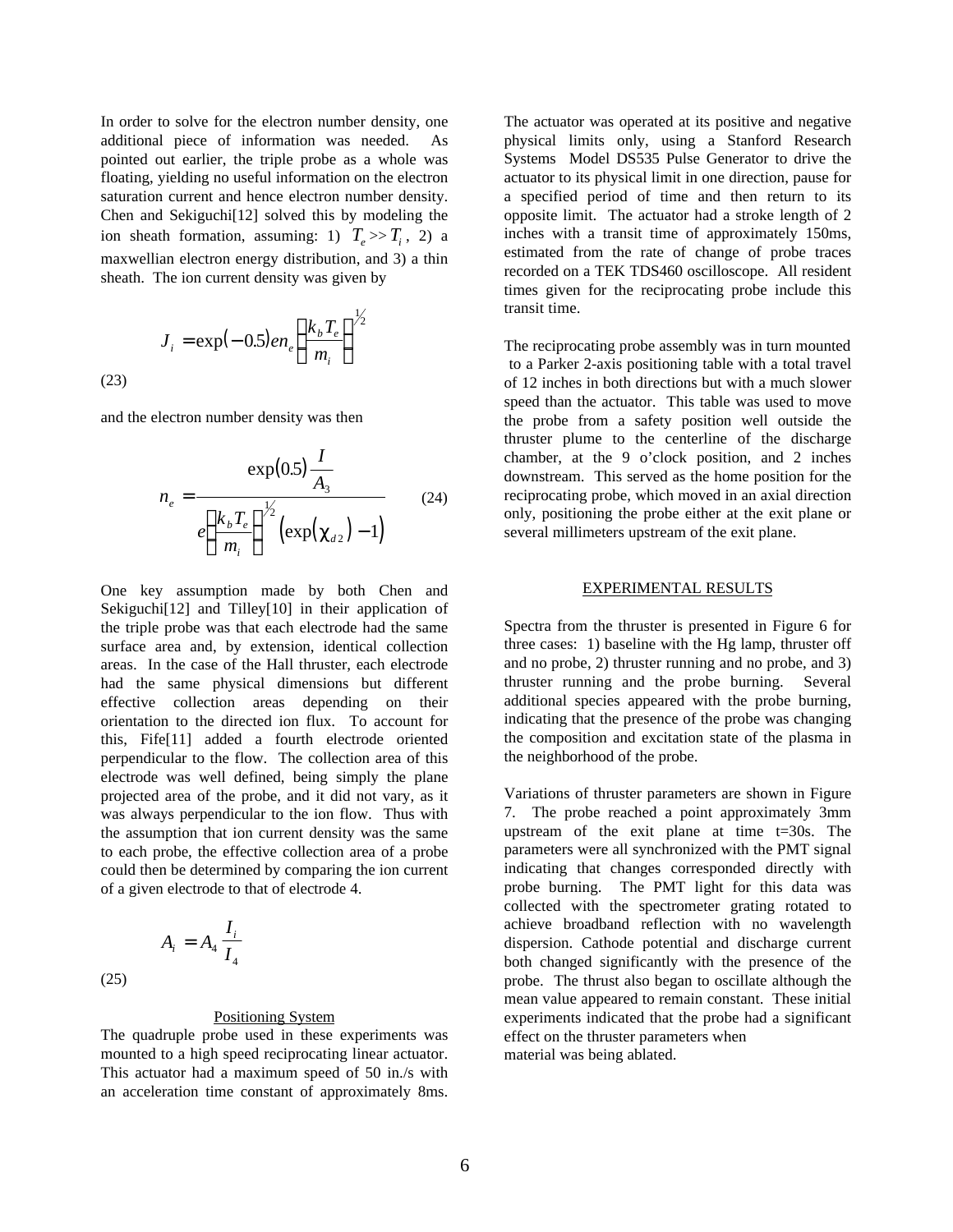

Figure 6. Spectra from Burning Probe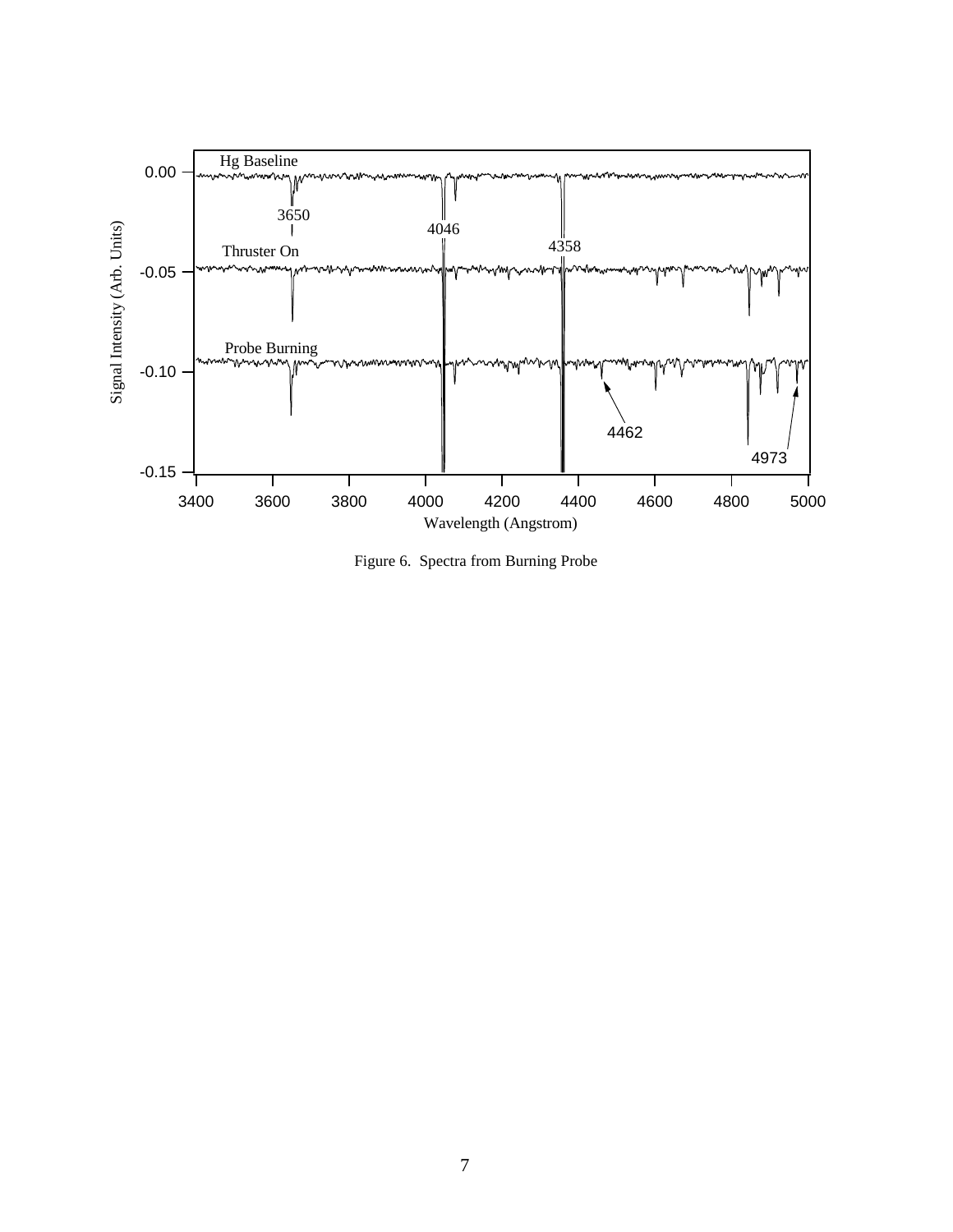

Figure 7. Thruster Operational Parameter Variations with Probe Burning .

The next phase of the experiments incorporated the reciprocating quadruple probe. From previous data, it was determined that the insulator material was burning almost immediately upon insertion into the discharge chamber while the tungsten would survive for several minutes. Therefore, a bare alumina tube was inserted into the thruster chamber with the quadruple probe placed approximately 5 inches laterally and 2 inches downstream of the alumina. Figure 8 illustrates the response from the probe.



Figure 8. Local Plasma Parameter Variation Approx. 6" From Burning Probe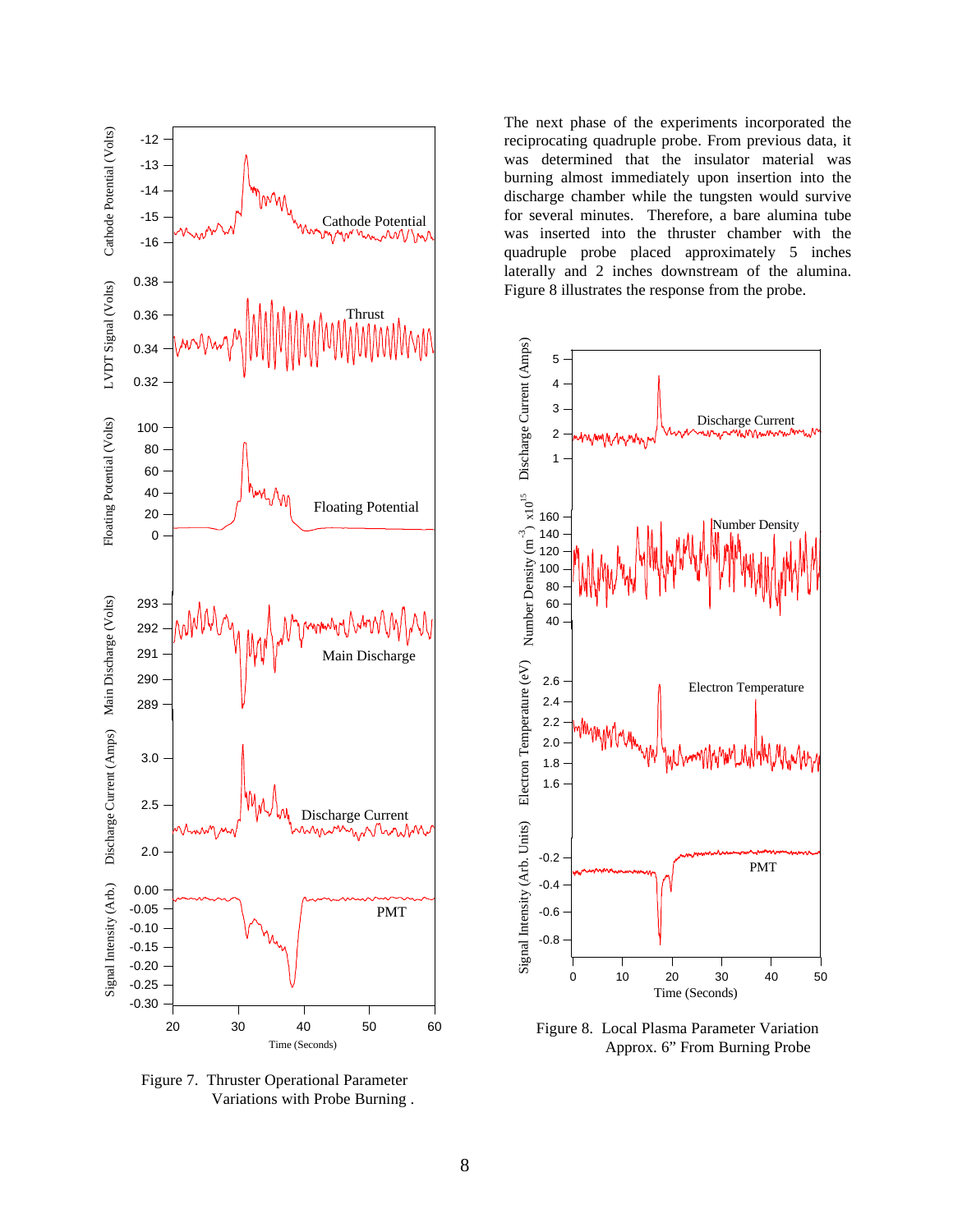As with the data of Figure 7, the response of the PMT coupled with the increase in discharge current indicated that insulator material was ablating. Electron number density remained relatively constant but electron temperature showed a definite spike corresponding to insulator burning. Note again that the probe measured these variations more than 5 inches away from the location of the burning probe.

As discussed earlier, the tungsten electrode did not reach a burning state for several minutes. However, significant changes in measured plasma parameters were observed long before the electrode reached a burning state. Figures 9 through 12 show the quadruple probe response as a function of time when it is positioned at the exit plane, allowing it to experience significant particle flux without burning. Local plasma parameters remained constant over the 0.5 second pulse but began to vary as the resident time at the exit plane exceeded 1 to 2 seconds. In particular, Figure 12 shows a 20% variation in electron temperature over a period of less than five seconds.



Figure 9. Electron Temperature and Number Density – 0.5s Pulse



Figure 10. Electron Temperature and Number Density – 1s Pulse



Figures 13 and 14 show the cumulative effect of multiple reciprocations at the exit plane. Although plasma parameters remained constant over a half second pulse, the probe continued to be affected by the plasma flux during each successive insertion, eventually effecting measurements. The evolution of electron temperature and number density followed that for previous tests where the probe remained inserted.



Figure 13 Electron TemperatureEvolution for Multiple 0.5s Pulses at Exit Plane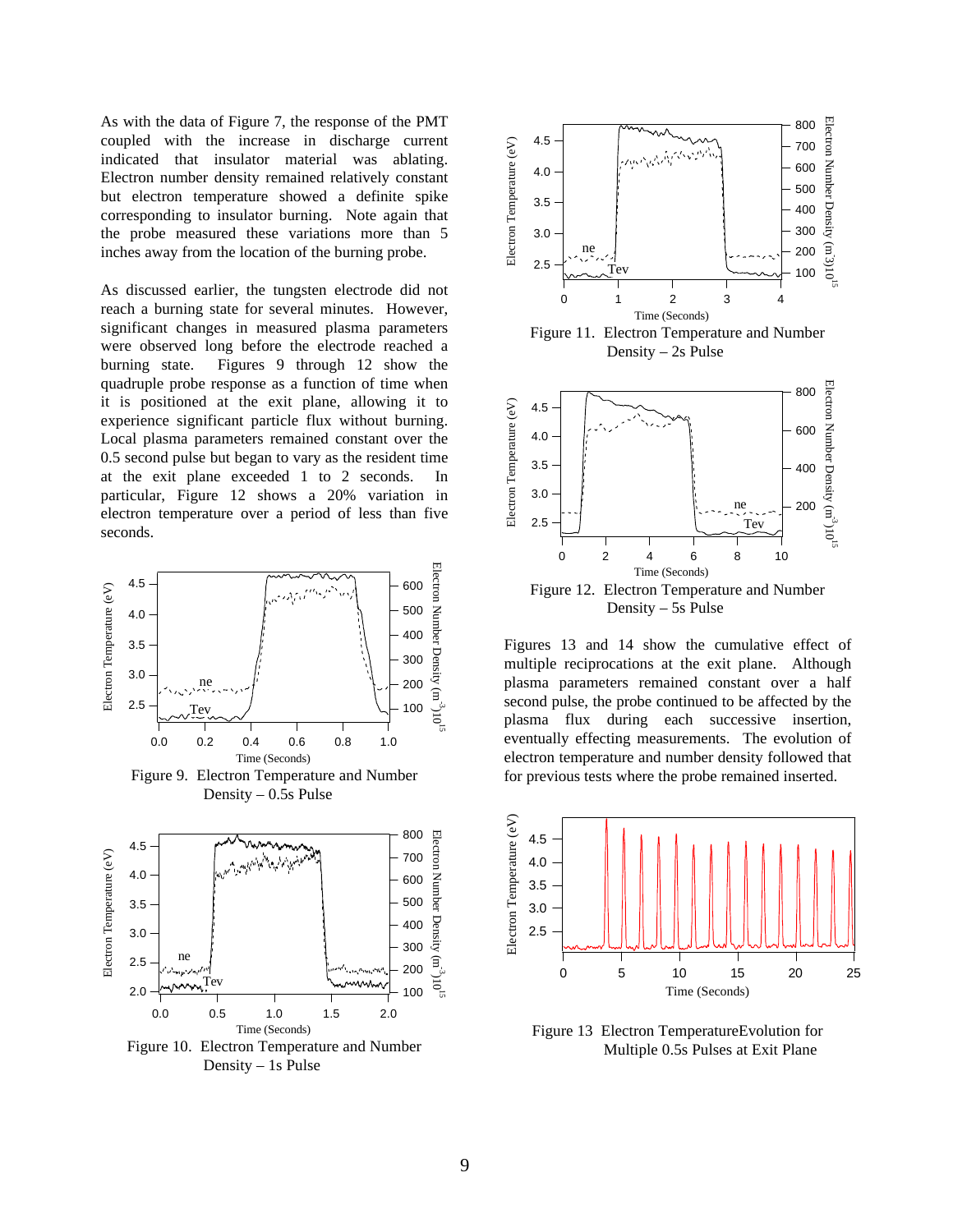

Figure 14 Electron Number Density Evolution for Multiple 0.5s Pulses at Exit Plane

This same experiment was performed with the probe inserted approximately 5mm into the discharge chamber where rapid burning was known to occur. Because of the rapid burning observed previously, a 0.5s pulse was used. Even for this short time scale, output from the PMT indicated the probe was burning. The probe survived three 0.5s pulses before a large amount of insulator material was ablated, exposing a section of the tungsten electrode.

#### DISCUSSION

The experimental results presented above illustrate the difficulties involved with the use of electrostatic probes. The data fell into two main sections. The first involved measurements outside the discharge chamber where particle flux was not sufficiently energetic to ablate probe material. In this region, probe lifetime was not an issue. However, as Figures 9-14 clearly illustrate, local plasma parameter measurements varied significantly over time periods on the order of seconds. One possibility is that the probe was contaminated. Contamination of electrostatic probes is a common problem and has been well documented[10]. In general, contamination in the form of resistive layers inhibits current collection resulting in artificially high electron temperatures. Experimental results presented here indicate an opposite trend with electron temperature decreasing over time. This may be explained by contaminants being cleaned by the directed particle flux rather than being deposited. Another possibility is that the electrical characteristics of the probe are changing as a function of material temperature.

The second set of data involved measurements in the interior of the discharge chamber where particle energies and/or densities caused significant material ablation. In this case, not only were local measurements affected, but the operational characteristics of the thruster itself were significantly perturbed. Figures 6-8 illustrate this effect. These data were recorded over several seconds to illustrate probe ablation effects and to verify that the variations observed were not transient in nature. It is clear from Figure 7 that thruster perturbations occurred the entire time that the probe was burning. The high speed reciprocating probe was then employed in an attempt to probe the interior of the thruster on a short enough time scale so as not to ablate probe material and perturb the thruster. At the fastest probe speeds, material ablation was unavoidable.

Experiments ended when enough insulator material had been ablated to render the probe inoperable. Subsequent analysis of the probe revealed that the insulator had burned through, exposing a portion of one electrode. The failure point was limited to a small region approximately 1mm long, 1mm back from the tip, along the top of the probe. Figure 15 shows the failure point of the probe.



Figure 15. Damaged Probe

It is believed this burning pattern resulted from enhanced heating due to the Hall current. Using representative values for number density, magnetic field strength and electric field strength, the electron ExB drift velocity is approximately  $2.5x10^6$  m/s. This gives a power load from the electrons of 700  $W/cm<sup>2</sup>$ . Using the bulk heating approach outlined in the theory section, the burning time of alumina is estimated to be 130ms. This is on the order of the transit time of the reciprocating probe, supporting experimental observations that the probe burn time is less than 0.5s inside the discharge chamber.

#### **CONCLUSIONS**